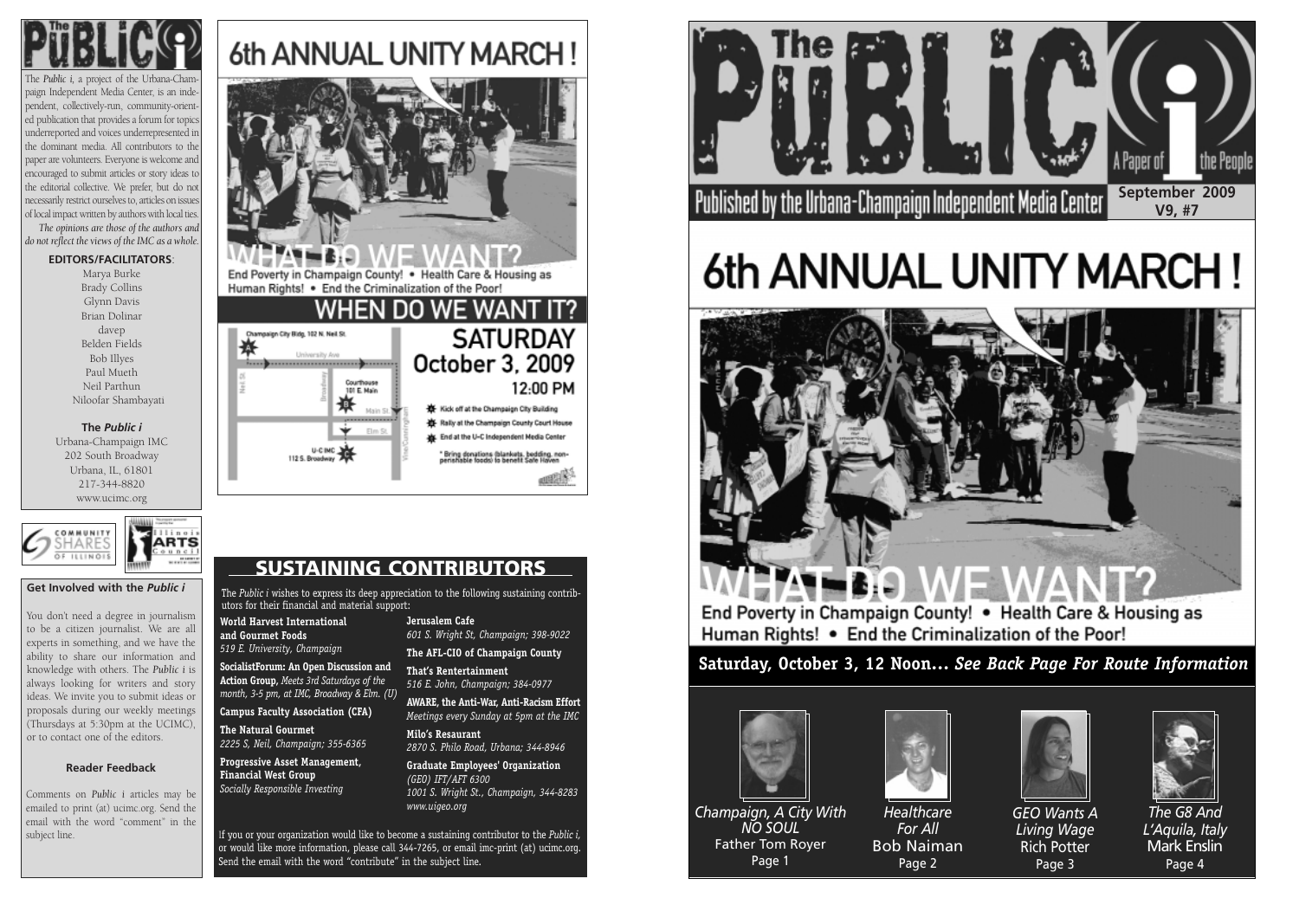

ON WEDNESDAY, SEPTEMBER 2, Jesse Masengale returned to city court for two tickets issued to him by Champaign police this summer. A member of the Safe Haven community, Jesse was present when Champaign police showed up on June 8 to videotape the

"tent city" that had been set up on the property of the Catholic Worker House. He was subsequently given two tickets for obstructing and assaulting a police officer.

A Champaign city attorney has offered Jesse a plea bargain, a tacit acknowledgement that at least half of these charges are bogus. The assault charge will be dropped if he pleads guilty to the obstructing charge and agrees to three months of court supervision and 100 hours of community service. Witnesses say that Jesse had tossed his cell phone to a friend to take pictures when the police began to detain him. This was interpreted by police as an attempt to hit officer Gregory Manzana in the head—assault with a cell phone. The second charge of obstructing justice was for Jesse's trying to stop police from videotaping. Jesse said he could accept the plea bargain, but that it "doesn't make it right." He plans to seek advice from his attorney Bob Kirchner, after obtaining the video and police reports, on how to move forward.

Another continuance was granted and the next court date is: October 14 at 9:45 AM in Courtroom L.

[See a full account of the incident on June 8 and a statement from Safe Haven at: ucimc.org/content/ cu-tent-community]

#### *POSTSCRIPT:* **ANOTHER DAY AT THE COURTHOUSE**

Every visit to the courthouse, I am always surprised by the sheer brutality and callousness of the criminal justice system. Also in city court the day of Jesse's hearing were four

inmates from the Champaign County jail. When they were brought into the courtroom, they were dressed in striped orange jumpsuits and wore shackles on their wrists and ankles. As they entered and exited, they shuffled their feet back and forth, unable to take full steps. All four were African American. The image of a chain gang could not help but be evoked.

One of them, a 50 year-old woman, had spent five days in jail because she missed a court date. She initially had received a ticket for throwing trash into someone else's dumpster. She tried to explain that her husband had a stroke and she could not make the court date. She began crying. Her husband was with her brother while she was in jail and she was concerned for his health. Judge Holly Clemons interrupted her and proceeded with routine affairs, taking a moment to read instructions to others who were in city court that day. When the judge returned to the case, the woman again tried to inform her of the situation. The Judge curtly said, "Not now." Indeed, maybe Judge Holly Clemons hears these stories every day. But this is the scenario that judges are faced with given a bloated criminal justice system that locks up its citizens for the most frivolous offenses. Eventually, the woman pleaded guilty to charges of littering and obstructing justice. When police showed up to serve a warrant for the missed court date, she apparently had given a wrong name and was written a second ticket. The woman wanted to contest this charge, but said she would "just let it go." She was ordered to pay a combined \$360 in fines, plus court costs. The woman did not have \$150 to bail out of jail on a \$1,500 bond. Perhaps taxpayers will have to pay the cost of jailing her again because she cannot afford the fines. Again, the criminal justice system is one of the few remaining social service agencies left to deal with poverty, although its methods are the most inhumane and irrational.

## **Safe Haven Member Back In City Court**

#### *By Brian Dolinar*



I RECENTLY RECEIVED A LESSON in Champaign City Government 101. On August 13 the Safe Haven Tent City came to St. Mary at my invitation. It was a simple act of kindness for the homeless. They could pitch their tents on our parish property. It was a minimum of hospitality. The neighbors would not complain, as had been the case when they were camped at the Catholic Worker House on Randolph Street. At St. Mary I am the only neighbor and I am not complaining.

But the city official in charge of the zoning code would have none of it. He said we must evict the homeless because their tents were in violation of a city code. If I did not, the city would slam us with fines up to \$750 per day for each day the violation continues.

I responded with a letter noting that at St. Mary we were following another and more important code. It is the code found in the sacred scriptures of many different faiths. It is this: "Do unto others as you would have them do unto you."

This is spelled out in my religious tradition in "the works of mercy." Giving shelter to the homeless is a work of mercy. The city wants to interfere with my parishioners' practice of religion on our church property. In offering simple hospitality to the homeless, we wish to reverence the humanity of those without a safe place to sleep. The human person is of greater importance than the city code.

In addition I noted that "under Illinois' Religious Freedom Restoration Act Illinois municipalities are prohibited from enforcing their zoning laws which impose a substantial burden upon religious institutions and their exercise of religion." The city's response to this was that a challenge to their application of the city code would have to be addressed in court.

The result has been that the illegal tents have been removed and our guests have been sleeping on the floor in the parish center. In this case being indoors is not necessarily an improvement. Having fifteen to twenty people sleeping in one large room offers no privacy. At least tents provide privacy and a place to stash one's gear. But at present there is a measure of safety, a most important issue for the homeless.

I think there is some benefit to me to have been bullied by the city officials about the tents. It is a small experience of the way that the poor endure insult and injury, even great harm, by official policies day in and day out.

In a recent op-ed piece in the *New York Times,* Barbara Ehrenreich writes that it is almost illegal to be poor. She notes that "city officials boast that there is nothing discriminatory about the ordinances that afflict the destitute" when they are caught engaging in the ordinary "necessities of life, like loitering, sitting, lying down, or sleeping." She concludes that "in defiance of all reason and compassion, the criminalization of poverty has actually been intensifying as the recession generates more poverty."

Whatever legal problems we may have at St. Mary, I suggest that there is a serious problem at city hall. It is a lack of soul. City officials are in denial about the indignity and misery that many local citizens suffer. Responsible city officials should get their heads out of their code books and seek solutions to the very real and increasing problem of homelessness.

## **Champaign, A City With NO SOUL**

*By Tom Royer*



*Father Royer is Pastor of St. Mary Church, Champaign.*

### **Food Not Bombs Returns To C-U With The Really, REALLY Free Market**

**RRFM will be Saturday, October 10, 3PM–5PM followed by FNB from 5PM–7PM, at the southeast corner of Westside Park in Champaign.**

The Really, Really Free Market (RRFM) movement is a non-hierarchical collective of individuals who form a temporary market based on an alternative gift economy. The RRFM movement aims to counteract capitalism in a non-reactionary way. It holds as a major goal to build a community based on sharing resources, caring for one another and improving the collective lives of all. Markets often vary in character, but they generally offer both goods and services. Participants bring unneeded items, food, skills and talents such as entertainment or haircuts. A RRFM may take place in an open community space such as a public park or community commons. The movement has emerged in diverse places such as Wilmington, Raleigh, Greensboro and Greenville, NC; New York City, Reno, NV, Cottage Grove, OR; Minneapolis, Milwaukee, Lancaster and Pttsburgh, PA; Austin, Grand Rapids and Detroit, MI; Belfast, NY, Tallahassee, FL; Richmond, VA; Cincinnati and Dayton, OH; Indianapolis, IN; San Francisco… and NOW here in C-U!!

So bring something to share! Anything at all! And then enjoy a free dinner with Food Not Bombs.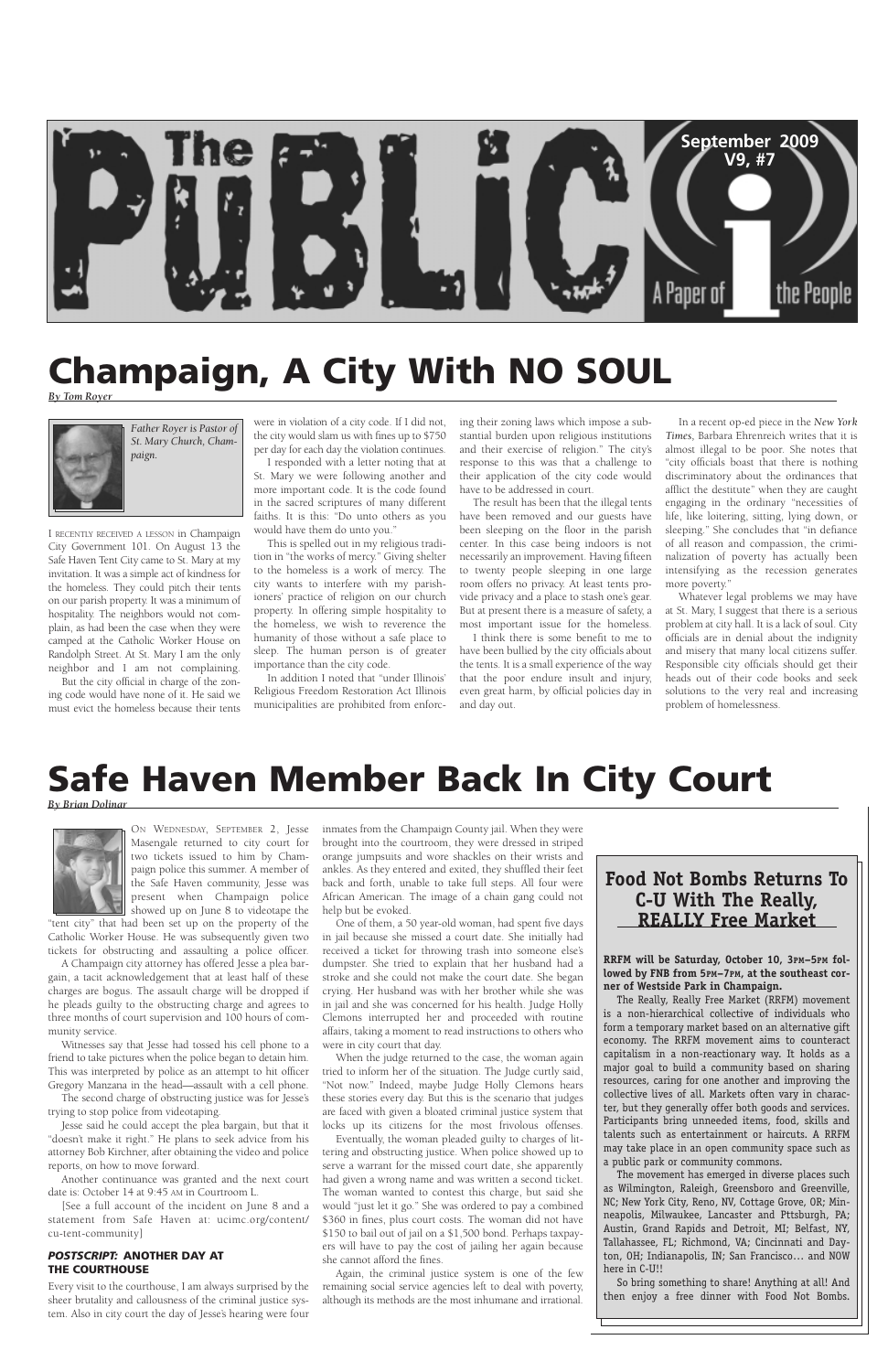### **LoCal**



## **Champaign-Urbana Residents Hold Vigil For Public Health Insurance Option**

*by Robert Naiman, and photos by Grace Giorgio*



ON SEPTEMBER 2ND more than a hundred members of MoveOn and the Campaign for Better Healthcare held a vigil at the Champaign County Veterans Memorial in Urbana to push for health care reform. Participants shared their stories of suffering resulting from the current system to

show that people in east central Illinois urgently need a real public health insurance option. More than three hundred similar vigils were held nationwide the same day.

Jim Duffett of the Campaign for Better Health Care noted that in many areas of the country there are just two health insurance companies to choose from. In these places, without the creation of a public health insurance option, there is no way to inspire meaningful competition that has any chance of translating into improved options for consumers. Health care reform that includes a strong public health insurance option will help lower skyrocketing health care costs and expand coverage to millions of Americans.



On September 9<sup>th</sup>, President Obama addressed a joint session of Congress on the Administration's proposal for health care reform. President Obama's plan would offer a public health insurance option to provide those currently uninsured and those who can't find affordable coverage with a real choice. It appears that inclusion of this public health insurance option is like offering Medicare to everyone who wants it. And a proposed amendment by Representative Dennis Kucinich, supported by many Democrats and some Republicans, would allow individual states to go further and create their own systems of public health insurance for all.

The public sector actually provides health insurance more efficiently than the private sector. Medicare's administrative costs are equal to about 2 percent of what it pays out to providers. For private insurers the ratio of expenses to payments is typically over 15 percent. Currently the government pays for about half of the country's health care —almost all of which is actually provided by the private sector—through programs like Medicare and Medicaid.

President Obama's plan would also ban insurance companies from excluding people from coverage based on "pre-existing conditions"; prohibit companies from dropping coverage that has already been purchased when people are sick; cap out-of pocket expenses; eliminate extra charges for preventive care; ban insurance companies from charging higher premiums to women; and eliminate the "donut-hole" gap in coverage for prescription drugs.

The President's plan is outlined here: www.whitehouse.gov/issues/health\_care/plan/.

Many of us would prefer a simpler solution than the President's plan-Medicare for All. The existing Medicare program itself is a public health insurance system. The demonstration at the County Courthouse Medicare is even universal in who it covers too; it includes MoveOn, http://pol.moveon.org/passhealthcare/ every American over the age of 65. The simplest solution

to providing affordable, quality health insurance to every American would be to drop the age restriction on Medicare and extend it to all Americans. Unfortunately, most people who work on health insurance reform don't see Medicare for All as politically achievable right now.

Every day that we wait to pass health care reform with a public option, more people in Illinois are denied life-saving medical treatment, dropped from their insurance coverage, or buried under medical bills.

## **Champaign County Health Care Consumers' Forum**

*by Marya Burke*

ON THURSDAY, SEPTEMBER 10, 2009, I attended a Champaign County Health Care Consumers (CCHCC) community meeting to examine issues being raised around health reform and to consider what it means in Champaign-Urbana. We were welcomed by CCHCC Board Chair, Lisa Dixon, and information presented included the following:

- National Health Care Crisis Overview: Yadira Montoya, CCHCC Hotline Coordinator
- Local Perspective on the Uninsured: Al Mytty, Director of Payer Contracting, Carle Foundation Hospital • Health Insurance Basics and CCHCC Health Reform Anaysis & Principles: John Ramsbottom, CCHCC Health Care Access Task Force • National Health Reform and Medicare: Anne Gargano, CCHCC Medicare Task Force Organizer

- Brief Overview of Legislative Process: Nick Gainer, CCHCC Health Care Access Task Force
- Single-Payer Health Reform Legislation: Dr,. Anne Scheetz, Co-chair, Illinois Single-Payer Coalition & Member of for a National Health Program
- America's Affordable Health Choices Act and Other Health Reform Bills: Claudia Lenhoff, CCHCC Executive Director
- Opportunities for Action Now: Gainer
- Question & Answer
- Wrap-up and Take Action: Lenhoff

At the start of the meeting, the Champaign library auditorium was filled with around 100 or so people, others stood by in the hall. Interestingly, the majority of attendants appeared to be over the age of fifty and were balanced closely between women and men. It seemed likely to me that the vast majority present currently had health coverage, many through Medicare.

Several presentations focused on clarifying our current situation nationally and locally. The gaps in coverage under existing plans and the costs in the lives of those who have no coverage were brought home with numbers and, chillingly, in Lenhoff's statement that, "we have had clients die due to lack of access to care." Ramsbottom, pointed out that, "unless we get an itemized bill directly from the medical facility, [the majority of individuals] don't really know what these services actually cost." If knowledge is power, then this gap represents a significant imbalance in individuals' ability to make decisions about their medical care. This leaves us with a system riddled with opportunities for privileging profit over people and reduced opportunities for accountability. Dr. Scheetz emphasized that, "Medicare is a single payer, government run program" and argued that significant health care reform could be accomplished simply by expanding what is actually covered under the program and by removing the age requirement for participation. The presentation from Scheetz was perhaps the most

overtly passionate of the evening. She argued for Medicare for all not simply on the basis of its inherent justice in its universality, but also for the efficiency of such a system. Sharing her own experiences as a physician, she argued that she has much more freedom and discretion to act in the best interests of her patients under Medicare because "I don't have to call anybody up to get permission or beg to get something covered." Completing her presentation, Scheetz repeated call for

Medicare for all was applauded.

Speakers were up-front about their own opinions and worked to present all sides fairly by referring directly to documented information on the various options. The favored option across all the speakers was offering Medicare for all; however, they maintained a commitment to presenting multiple perspectives by addressing the specific representations of current House and Senate legislative proposals.

As is perhaps typical of community information events, media coverage was high at the beginning. There were Two camera operators with large video cameras, one with a big still camera, and two using smaller video cams. After about twenty-five minutes, there were only the small video camera operators, and by the end, only the CCHCC operator remained. The audience itself was rapt throughout the presentations and speakers answered a variety of questions from the group. As time ran down, Gainer

gave information about how to get involved. Lenhoff challenged all of us saying of Congress, "They need to hear from you," she was answered with nods and murmurs of approval all around the room and the meeting closed with people filing around the table with information on how to do more.

For additional information consider visiting the following:

http://www.healthcareconsumers.org/ www.ilga.gov

www.thomas.gov

#### **For more information, and to get involved:**

Campaign for Better Health Care, www.cbhconline.org/ index.html



### **Get Involved with the** *Public i*

You don't need a degree in journalism to be a citizen journalist. We are all experts in something, and we have the ability to share our information and knowledge with others. The *Public i* is always looking for writers and story ideas. We invite you to submit ideas or proposals during our weekly meetings (Thursdays at 5:30pm at the UCIMC), or to contact one of the editors.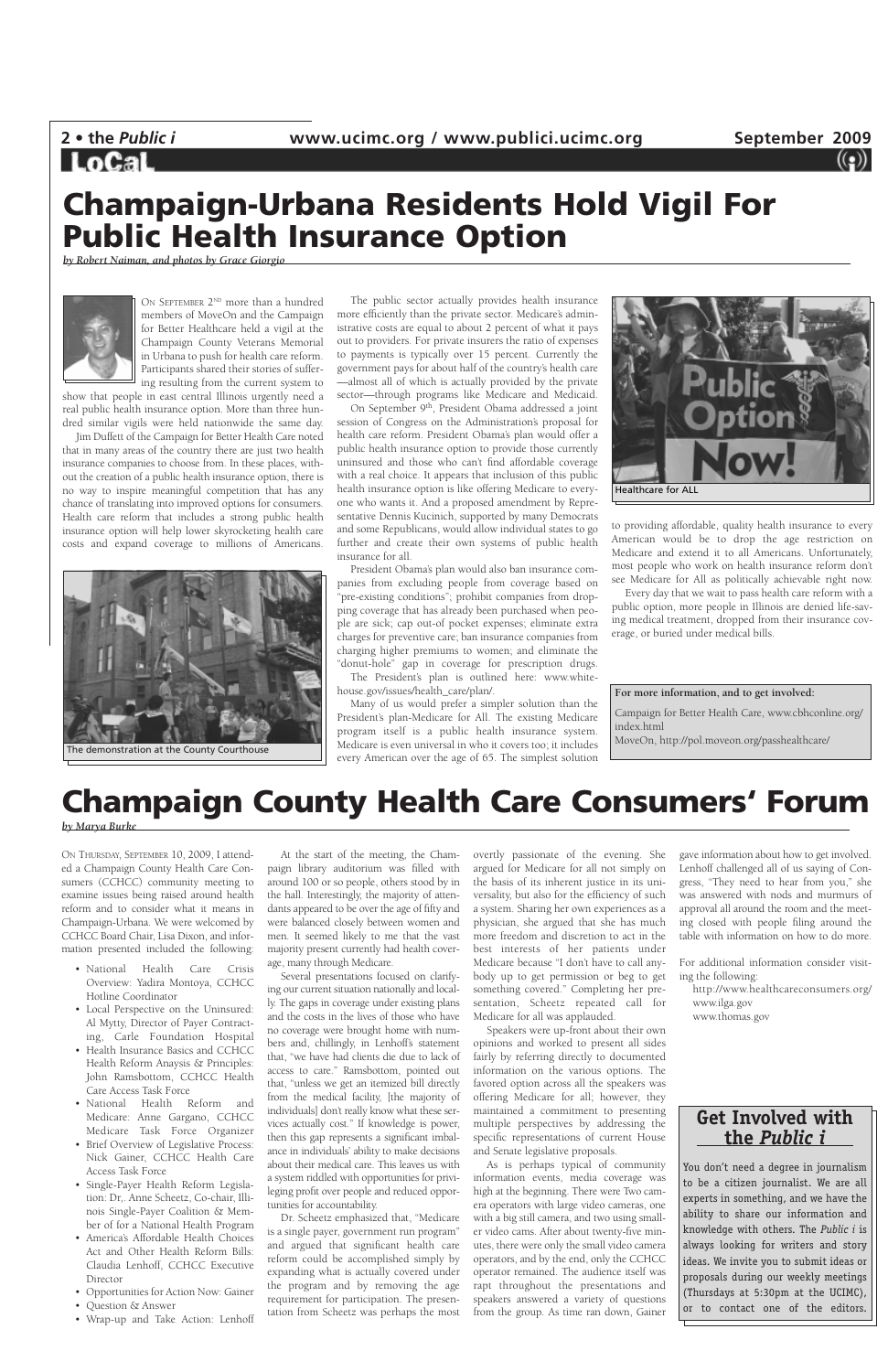PRESSURE ON UNIVERSITY OF ILLINOIS Chancellor Richard Herman and President B. Joseph White to resign over the ongoing admissions scandal reached new heights on September 14 as the Urbana-Champaign Senate, primarily a faculty body, passed a resolution by the overwhelming margin of 98–55 calling for "the need to a timely transition" in both the positions of Chancellor and President of the university. Earlier in the month, Governor Pat Quinn had replaced all but three members of the Board of Trustees. All but two members had resigned, while another was reappointed after offering his resignation.

Last spring, the University of Illinois became a symbol for the worst of our state's corruption when the *Chicago Tribune* revealed that top university officials and trustees had intervened in the admissions process on behalf of students from families with connections to high-ranking political and university officials. The practice was so widespread that the university created a separate pool of applicants, dubbed "Category I," for prospective students with clout. Some students in this pool of applicants were even admitted after they already had been rejected through the normal admissions process.

The scandal reaches into the upper echelons of the university administration. Heidi Hurd, former dean of the Law School, Lawrence DeBrock, Dean of the College of Business, President B. Joseph White, Chancellor Richard Herman, Associate Provost Keith Marshall and a number of university trustees all intervened on behalf of under-qualified, politically connected applicants.

Their intervention was often far from subtle. In one instance, a college dean wrote to the Admissions Director urging him to admit a particular student. "Given his father's donor status, I may be asking you to admit him. We are about to launch a huge campaign, and we can't be alienating big donors by rejecting their kids.

In what amounted to an affirmative action program for the rich and powerful, Category I students overwhelmingly came from elite, affluent high schools. According to the *Chicago Tribune,* half of the 616 Illinois students who received preferential treatment from 2005 to 2009 graduated from just 22 high schools. Meanwhile, at least 668 Illinois high schools had no clouted applicants at all.

Among the least connected were stu-

dents from Chicago Public Schools (CPS), who are disproportionately African-American, Latino and poor. CPS, the state's largest school district, has about 19,000 graduating seniors each year. Yet only 25 were placed on the clout list over five years. In comparison, Highland Park High School, located in one of Illinois' wealthiest northern Chicago suburbs, and which graduates roughly 425 per year, merited 30 clouted admissions.

While university officials are bending over backwards to make sure that the sons and daughters of privilege have easy access to our university, most of us haven't been so lucky. While the university brags that they "only" raised tuition by 2.6 percent for incoming freshmen in the '08-'09 term, this increase comes after a decade of skyrocketing tuition costs, putting a four-year degree out of reach for many working families. In 2008–2009, the base tuition rate for incoming freshmen was \$9,242 per year, a 43 percent increase from the 2004–2005 academic year, when tuition stood at \$6,460.

Meanwhile, during a recession in which more working families are struggling to pay for a college education, the University of Illinois denied a record 130,000 financial aid applications for the 2008–2009 Term. And because of budget cuts, the Illinois Student Assistance Commission (ISAC) is telling recipients of the Monetary Assistance Program (MAP), the largest financial aid program in the state, which serves 145,000 low-income students, to expect just half of their funding in Fall 2008 and none of it in Spring 2009.

Furthermore, while affirmative action is alive and well for the elite, African-Americans and Latinos remain underrepresented in the student body, comprising just 12 percent of the campus in a state where African-Americans and Latinos represent more than 29 percent of the overall population.

If administrators and legislators who appropriate state budgets refuse to treat the University of Illinois as the public institution it purports to be, not all students are accepting this state of affairs. Members of the GEO are fighting for a fair contract. On September 9, 2009, in one of the biggest rallies in Champaign-Urbana for quite some time, 250 students rallied for a fair contract outside the Levis Faculty Center.

# **Clout And The Fight For A Real Public University**

*By Julien Ball*

LoCal

WHILE THE ONGOING ADMISSIONS SCANDAL at UIUC has brought mainstream attention to the administration's misplaced priorities, labor activists have long been familiar with the contradictions. It doesn't surprise Peter Campbell therefore, to know that the Chancellor approved using \$300,000 of discretionary funds to provide scholarships so that twenty-four well-connected but mediocre and undeserving students could attend the law school. "The administration might have chosen to improve wages, contribute more to health care, or expand childcare options. Instead, they extended privileges and considerable financial resources to the politically well-connected. And now they're spending half a million dollars in legal fees to deal with the blowback." Campbell, a Teaching Assistant in the department of Communications and the Communications Officer of the Graduate Employees' Organization (GEO), spoke during the GEO's Rally for a Living Wage on September 9th. The GEO, which represents over 2,700 Teaching and Graduate Assistants (TAs and GAs) on the UIUC campus, is a local chapter of the Illinois Federation of Teachers (IFT). The GEO has been in negotiations with University administrators over the terms of a new contract since April 21. "On the first day of bargaining we presented a comprehensive proposal to the administration," said Kerry Pimblott, the GEO's lead negotiator. "Ever since, they've been stalling. They spent months trying to force unnecessary 'ground rules' on us, and they didn't even offer a proposal until August 11th, just four days before our contract expired." Although graduate employees have been working under an expired contract since August 15th, negotiations have not accelerated. In fact, the GEO asked for the federal mediator to return for their most recent negotiation session. Nonetheless, GEO members are certain that the only way to get justice at the table is to

organize and mobilize on campus. Hence the Rally for a Living Wage, which brought out over 250 students, faculty supporters, and fellow labor activists from allied campus unions.

The focus on living wages stems from a major discrepancy between the administration's rhetoric and policy. The Office of Student Financial Aid says that, for a single academic year, the minimum cost of living for a graduate student in Urbana-Champaign is \$16,086. Currently, over 50 percent of TAs and GAs at UIUC make less than that amount. Worse yet, the cost of living figure doesn't include over \$1,000 of fees and health insurance costs. Since the minimum salary for a TA or GA working a 50 percent appointment is \$13,430,\* many graduate employees are almost \$4,000 short of getting by. For many students, especially parents or internationals who cannot take a second job off campus, the only option is to go further into debt. According to Campbell, "The current economic crisis is partly the result of unsustainable levels of consumer debt. It doesn't seem like the administration should want to contribute further to that problem."

GEO members, however, are not organizing strictly out of self interest. "We're very aware that we're not alone in this fight. All workers deserve a living wage and decent benefits. We certainly hope that the awareness we raise and whatever gains we achieve will benefit our allies in the Campus Labor Coalition," said Pimblott. The coalition includes locals from the American Federation of State, County, and Municipal Employees (AFSCME), the Association of Academic Professionals (AAP), the Campus Faculty Association (CFA), the International Union of Operating Engineers (IUOE), the International Alliance of Theatrical Stage Employees and Moving Picture Machine Operators (IATSE), and the Service Employees International Union (SEIU).

"The administration is taking advantage of the economic crisis to argue that they don't have the money to provide grad employees with a living wage, and they'd be happy to use that argument for all of their lower-paid workers, but it really doesn't hold water," said Campbell, who points out that the UIUC budget was increased by 1.1% this year. Moreover, the money they were asked to hold in reserve last year has been released, the endowment performed better than many universities and has recovered much of the value it lost, while tens of millions of dollars in federal

stimulus funds are still available. "At the Board of Trustees meeting they highlight the positives, but at the bargaining table they tell an entirely different story."

Nor is the GEO negotiating for purely monetary benefits. "That's what really puts the lie to the administrators' arguments," said Pimblott. "They say they don't have the money, but they won't even work with us on non-monetary issues." For example, the administration's proposal would make the university's own human resources office the sole adjudicator for any discrimination grievances. "In essence, the administration is saying that if grad employees feel they've been discriminated against for reasons of race, gender, age, or a host of other categories, then the employer, and not an impartial body, should decide the case," said Campbell. "It's the fox watching the hen house."

Pimblott also points out that the issue goes beyond the local. "Across the country, public universities are adopting a corporate model. The priority is shifting from knowledge to revenue generation." One result of this shift is that there are less full-time, tenured professors and more part-time, adjunct faculty. According to the American Federation of Teachers (AFT), during the previous decade the number of full-time, tenured faculty members at public research universities fell from 34.1 to 28.9 percent of the total faculty. During that same period, part-time, contingent employment rose, with the percentage of graduate employees within the faculty climbing from 37.5 to 41 percent. At UIUC, according to Campbell, 23.1 percent of all course hours are taught by graduate employees. "We're clearly not just fighting for a handful of extra bucks. We're doing our part to counter a historic shift toward cheaper sources of labor. This is about the future of the United State's publicly funded higher education system."

For more information about the GEO and the current state of negotiations, go to: uigeo.org

*Rich Potter is a doctoral candidate in the Institution of Communications Research at UIUC. He is currently the instructor of a course in International Communications and a member of the GEO.*

> \*University assistantships are classified according to the number of hours worked. A 50 percent appointment corresponds to 20 hours of work per week and is the most common level of appointment. Workers in some departments, however, are granted only 25 or 33% appointments.

## **GEO Struggles For A Living Wage And The Future**

*By Rich Potter*

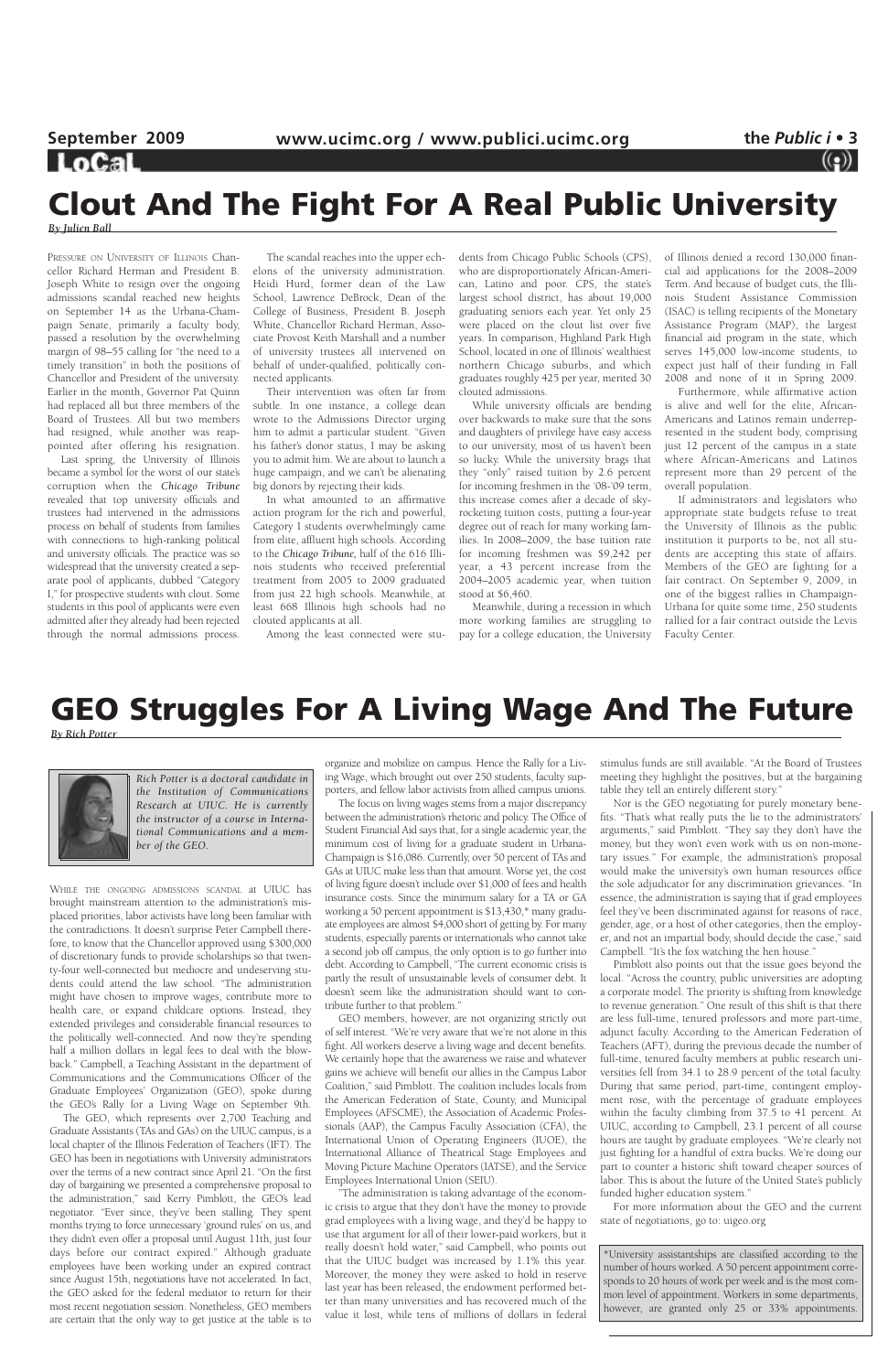### **iNteRNaTioNal**

### **Civil Rights In L'Aquila** *By Mark Enslin*



SHARING WINE, pasta and birthday cake in a log cabin in the mountains of central Italy this past June among artists, actors & friends, we visitors from Illinois heard

the name "Katrina" spoken often throughout the evening. It was a shorthand for how these survivors of the April 6 earthquake and its continuing aftershocks around the city of L'Aquila felt about their treatment by the Berlusconi government.

L'Aquila, about an hour east of Rome, was the epicenter of a strong earthquake that had devastating effects, not only on the old buildings of ancient villages in the area, but also on recent structures that were not sturdy enough to withstand the tremors. Three hundred people died in the quakes of those days, and many more were made homeless, forbidden to return to houses that might not appear damaged, but were

riven by dangerous structural flaws. Four months later, many still could not return home and were living in tent cities administered by volunteers and the Civil Police. We met one tent city administrator, a prison guard from another city who had heeded the call for help. People at the camp ate in mess halls and suffered the decisions made for them by the government. Friends and family members (including ourselves) had to seek permission to visit. A priest and a volunteer psychologist told us about their attempts to offer psychological services, which they said were not always welcomed by the survivors.

Our visit occurred a couple of weeks before the meeting of the G8, which had initially been scheduled to take place in Sardinia, but, in a controversial move by Berlusconi, was relocated to the National Academy of the Finance Police on the outskirts of L'Aquila. The official rationale was that it was a gesture of solidarity with the

survivors, and also that the move would save money on security costs for the visiting heads of state. The last time Italy hosted a G8 meeting, in Genoa (soon after the 1999 World Trade Organization meeting in Seattle), protests were met with heavy police raids and attacks, giving rise to widespread charges of police brutality, lack of respect for civil rights, and the death of a protester. The unofficial reasons for locating G8 in the disaster area was that the area was already under tight control, and interference against the G8 could be spun to make protesters appear callous. The success of this strategy was reflected in NPR and CNN reporting that Berlusconi's stated aim of calling attention to the plight of L'Aquila residents apparently failed as they were nowhere in sight. This misinterpretation framed Berlusconi's deliberate distraction as a humanitarian effort.

Institution in February this year commented that "a permanent NATO presence in a country that borders the ex-Soviet republics, China, Iran, and Pakistan was too good to miss<sup>?</sup>

> Before we arrived, we were not sure what attitudes would be among the survivors. Those at the party said they opposed the G8 and were in favor of protests in general, but they didn't feel up to staging any themselves. Still, the further clampdown on civil liberties that resulted from the transplanting of the event to L'Aquila were recounted with bitterness. What survivors told us was that they were more concerned about their grievances with the conservative Italian government, and worried that their problems would continue after the entourages left town. L'Aquila was a university town, but today the university is destroyed. A former professor of psychology joined me on the porch later in the evening still fuming four months after the events, to explain how the government had flown over the area in helicopters and decided on 30 sites for tent cities. Survivors were arbitrarily assigned temporary dwellings regardless of their preferences, breaking up communities that might otherwise have provided mutual support. "Katrina."

> Anger also stemmed from information that contracts from the government for

rebuilding were awarded to some of the same companies that had built the destroyed buildings in the first place. This

*Continued on next page*





THE COMPLEXITY OF THE REGION affords great cover for ongoing misrepresentation by the administration, representatives, think tanks, and the media. All spin, "simplify" and generally distort the war on terror/al-Queda as currently conducted mainly in Afghanistan/Pakistan. Unresolved colonial borders that divide the Pashtun peoples are part of the legacy of previous British occupation. Divide and conquer colonial policies, historic trade routes and other factors have produced a region composed of Pashtuns, Uzbeks, Tajiks, and many more, speaking a mix of languages (Dari, an Iranian tongue is 2nd to Pashto, though bi and tri lingualism are not uncommon) that overlap and coincide in a kaleidoscopic tapestry. A large part of the problem with the variety of groups lumped together as Taliban is arguably rooted in the disenfranchisement of mainly Pashtuns on both sides of the border, the Durand line drawn by the U. K., apparently with a 100 year expiration clause.

Occasionally something clear and frank is blurted out. Chomsky in a recent address at United Nations General Assembly Thematic Dialogue on the Responsibility to Protect (R2P) cites then Secretary-General Jaap Scheffer, informing a NATO meeting in June 2007 that "NATO troops have to guard pipelines that transport oil and gas that is directed for the West," and more generally have to protect sea routes used by tankers and other "crucial infrastructure" of the energy system. Tariq Ali in a monograph titled Mirage of a Good War (also a chapter in his latest book) writes, regarding another talk by Scheffer, "That Washington is not seeking permanent bases in this fraught and inhospitable terrain simply for the sake of 'democratization and good governance.' Scheffer at the Brookings

Chomsky's *New Military Humanism, Lessons from Kosovo,* is a book length study of the way humanitarianism is used to justify armed intervention when real-politick is the real motive. Much of the discourse regarding Af-Pak is a further illustration of this tactic.

#### **THE 'TERROR' LINE REVISITED**

Junior partner to the US imperial project, Scheffer, has been replaced by a Dane, Rasmussen, who might stick to the more 'legitimizing' rationales of the US/NATO project. He has repeated the Scheffer line about preventing the region from becoming "grand central station for terrorism." The global war on terror frame has never been popular with the European publics and many in the leadership, not that they want any bahnhof for al-Queda to be unsurveilled and unchecked.

The Obama administration on the record disdains the Global War on Terror (GWOT) frame, preferring Overseas Contingency Operation (OCO) as its euphemism for covert and overt actions abroad. Recently counter-terrorism Chief, John Brennan, a top CIA aide to George Tenet during most of the Bush administration, has announced a "global war on al-Queda" as its war. However, the rhetorical drumbeat of the al-Queda role continues and, worse, the conflation of it with all the various Taliban and other groups in the region has escalated.

Liberal Democratic support for the war in Afghanistan, though eroding of late, has reprised the Bush administra-



tion's invocation of women's rights as a justification for the US actions on the ground. Afghan women's organizations, *Continued on page 6*

## **Af-Pak Escalation Not The Change We Need**

*By Paul Mueth*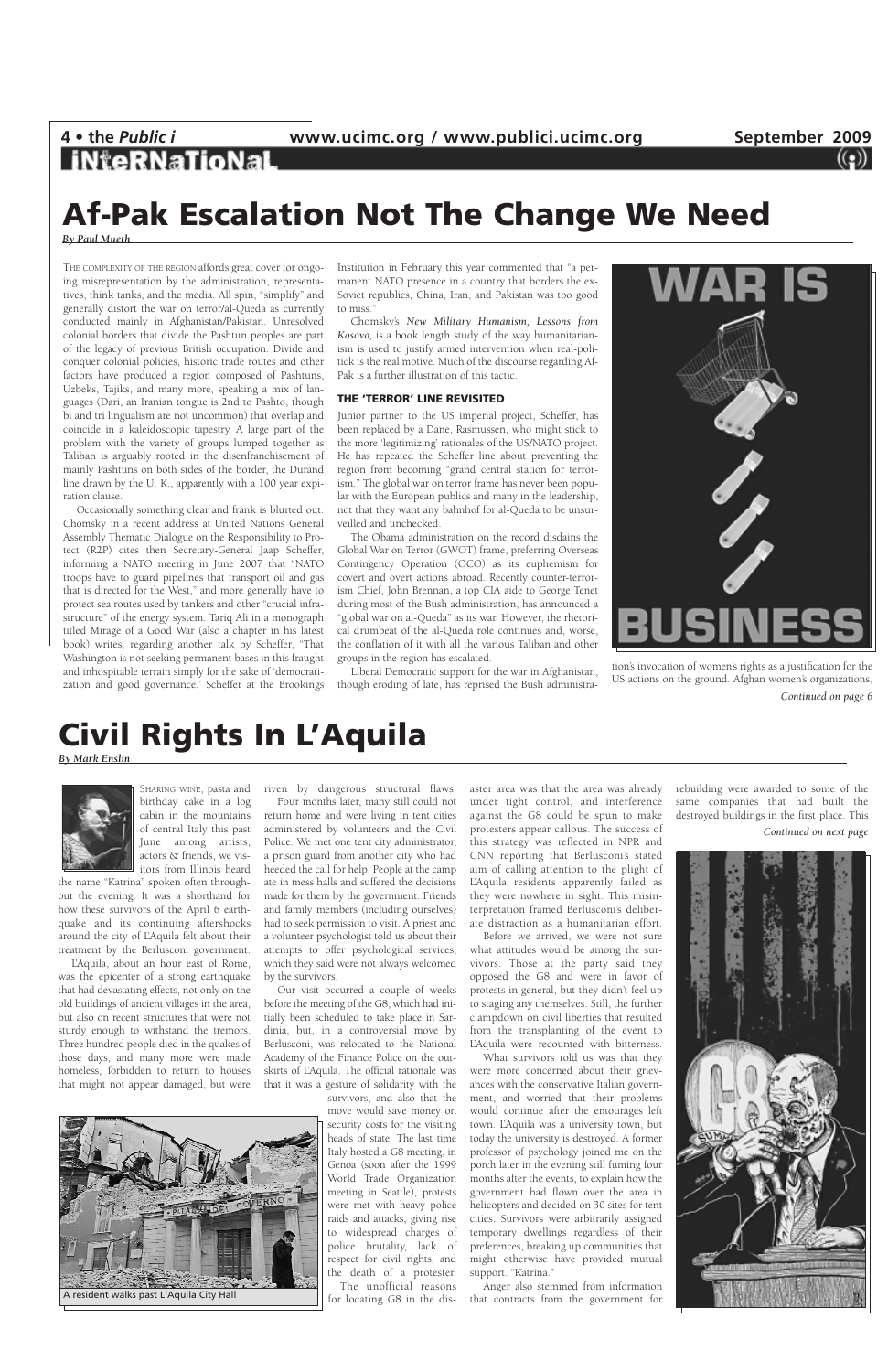### LoCal

ONCE AGAIN, RACIAL PROFILING numbers were released by the Illinois Department of Transportation (IDOT) with no coverage in the local media. When I notified a journalist for the *News-Gazette* of the latest figures, he told me they covered the

story several years ago. Racial profiling is apparently no longer an issue. Yet it became national news this summer when African American Professor Henry Louis Gates, Jr. was arrested for breaking into his own home. Locally, a young medical student, "Toto" Kaiyewu, was racially profiled by a police officer in nearby Villa Grove, followed, and led on a police chase that ended with police fatally shooting him on I-74.

This is the fifth year that statistics collected by IDOT have shown that minorities in the area are being racially profiled, yet no action has been taken by any of the local police departments. Due to legislation forwarded by then Illinois Senator Barack Obama, police departments throughout the state are now required to record detailed information from routine traffic stops and submit it to IDOT. It is then given to researchers at Northwestern University who compile the statistics and come up with what they call a "disparity index" indicating where racial profiling occurs. A ratio of 1:1 suggests that minorities and whites are pulled over equally given their percentage of the population according to census figures. The average disparity index throughout the state of Illinois is 1.10, rates being slightly higher for minorities.

Perhaps the most alarming information for 2008 shows that the disparity index for the Champaign County's Sheriff's Office jumped to 1.59 in 2008, up from 1.27 in 2007, and 1.02 in 2004 when IDOT began collecting the statistics. Despite efforts to reach him on the phone, Sheriff Dan Walsh would not respond to phone calls. An elected official, Walsh should explain this significant increase.

For Urbana police, the figure was 1.49 (1.47 in 2007) and for Champaign police, who have a much worse reputation, it was 1.43 (1.34 in 2007). For the University of Illinois police it was 1.37 (1.36 in 2007). The highest rate of racial profiling was in Rantoul, a city to the northeast of Urbana with a growing population of Black and Latino residents, where the figure jumped to 2.02 (1.83 in 2007).

These might seem like just numbers, but closer examination reveals certain patterns. In Urbana, there were 2,194 whites stopped and 1,831 minorities—a difference of only 363 stops, although minorities are only 30% of the population.

In Champaign, among so-called "consent searches" where police ask to search an individual's car, there were 20 whites whose cars were searched, in comparison to 38 minorities who were searched—32 African Americans and 6 Hispanics. Almost twice as many minorities had their cars searched.

Champaign County Sheriff's deputies conducted consent searches among 4 white drivers and 10 minorities—9 African Americans and 1 Hispanic. Here, there were more than twice as many minorities searched for contraband. The ACLU of Illinois has called for an end to all consent searches because blacks and Hispanics turn out to be the ones most frequently targeted.

Asians, long regarded as the "model minority," drivers were more likely to be given warning tickets than blacks or Hispanics. Among 631 stops of Asian drivers, the University of Illinois police issued 491 warnings. Both blacks and Hispanics were given citations more than half of the time they were stopped.

The police killing of Toto Kaiyewu on April 6, 2009 raised serious questions about racial profiling. Toto was an African American who was first spotted by police at a Super Pantry in Villa Grove, approximately 15 minutes southeast of Urbana. During an interview with Villa Grove

police officer Adam Deckard conducted by Illinois State Police in an investigation that night, he said that he became "suspicious" when he saw a car with Texas plates (Toto was a student in Carbondale, Illinois, but was from Texas). Asked to explain, officer Deckard said, "I'm not trying to be prejudiced, but we have a lot of Mexicans in our town. So sometimes we get Texas plates in our town." Although Toto was African American, the son of immigrant parents from Nigeria, he was found to be "suspicious" because of the officer's racist assumptions. There had been recently been large drug busts of Mexican drivers in the surrounding area.

Villa Grove Police Chief Dennis Gire has pointed to IDOT statistics claiming that his police do not racially profile. Indeed, the disparity index for Villa Grove police is only 1.05. Yet Villa Grove was once known as a "sundown town" where for decades blacks were not to be seen after dark. According to the 2000 census, Villa Grove is 98% white. Only 13 minorities were stopped there in 2008. There are simply very few of them in Villa Grove for police to pull over.

Despite the meteoric rise of one-time Illinois Senator Barack Obama, who became the first African American President of the United States, unfortunately the conditions for most blacks throughout the country has not changed. Not everyone can simply share a beer with the police and "agree to disagree," the conclusion to the Gates scandal which still left the issue unresolved. We can have numbers to show racial profiling is a rampant problem, even headlines in the news, but until the people demand more accountability from their police, the slogans of real change ring hollow.

A full report of the 2008 IDOT study can be found online at: www.dot.il.gov/travelstats/ITSS%202008%20 Statewide%20and%20Agency%20Reports.pdf

## **2008 Racial Profiling Numbers Released By IDOT**

*By Brian Dolinar*



## **Civil Rights In L'Aquila**

#### *Continued from previous page*

raised suspicions that cronyism, rather than safety and relief, was the government's primary concern.

The simultaneously angry and resigned mood was intensified by other issues on the national scene. One day during our stay, the papers and web were abuzz with news of a short-lived plan to restore Le Ronde, a kind of civilian guard decked out in uniforms strongly suggestive of fascist militias of the 1930s. Layoffs of tens of thousands of teachers sparked more ire. Two of our hosts were involved in the nearly year-long occunation-wide occupation and student strike in high schools and universities in protest in response to the layoffs.

pation of the University of Genoa, part of a depicted the G8 heads of state somewhat

And, as in the US, fear-mongering about immigrants and marginalized Italians treated as immigrants is a widespread tool used by the right-wing coalition as a wedge issue. The effects of this campaign might be seen in the victories of the Right in the recent European Union elections.

Our last day in Italy we saw big protest posters appearing in the train stations that squashed by a call (in boldface type) to keep pressure on them about issues of poverty. Amidst the discouragement we encountered, we also saw many signs of resistance and organization, including among the Artists of L'Aquila—signs that the feeling of "they don't really care about us" might give rise to transformative political action.



"Idle hands are the devils playground", or some ominous saying of that nature, is a good way to begin describing why I started my blog. However, I do not believe in the imminent physical manifestation of the devil, nor do I consider myself an especially acerbic or patronizing person. What I mean to point out is that I am an adamant believer in civil engagement. I think a pro-active, forward thinking, and socially aware public is a necessity, especially among my peers. As a student at the University of Illinois, I am frequently frustrated as to how uninformed and ultimately apathetic the majority of the student body is to events that affect our lives and shape our future. I am very concerned with a lot of issues happening around the world, be it environmental, economic, or political. I think that the structure of a lot of our institutions and the ways in which we look at the world are outdated and in need of serious adjustment. A new enlightenment, if you will.

The times are a-changin' and without an informed democracy we will be robbed of our essential rights, to have our voices heard, and to change the world as we see fit. I write about such matters, from local to international, in hopes of increasing positive discussion on campus and on the net. Sometimes crude, often sarcastic, I infuse the entries with my own self-proclaimed witty commentary. Nevertheless, I always strive to make the subjects of my posts relevant. My intentions are not to spark blind and angry debate, but merely raise issues that deserve open discussion. So leave any ideologies at the door, open your mind, your eyes, and maybe you'll find something you think is important and perhaps we can change it, together. Here is the link to the blog, which I have cleverly titled. "Brady's Blog."

http://bradysblogspot.blogspot.com/

### **My Quest For A More Informed Future Generation By Brady Collins**

| L'Aquila tent city |  |
|--------------------|--|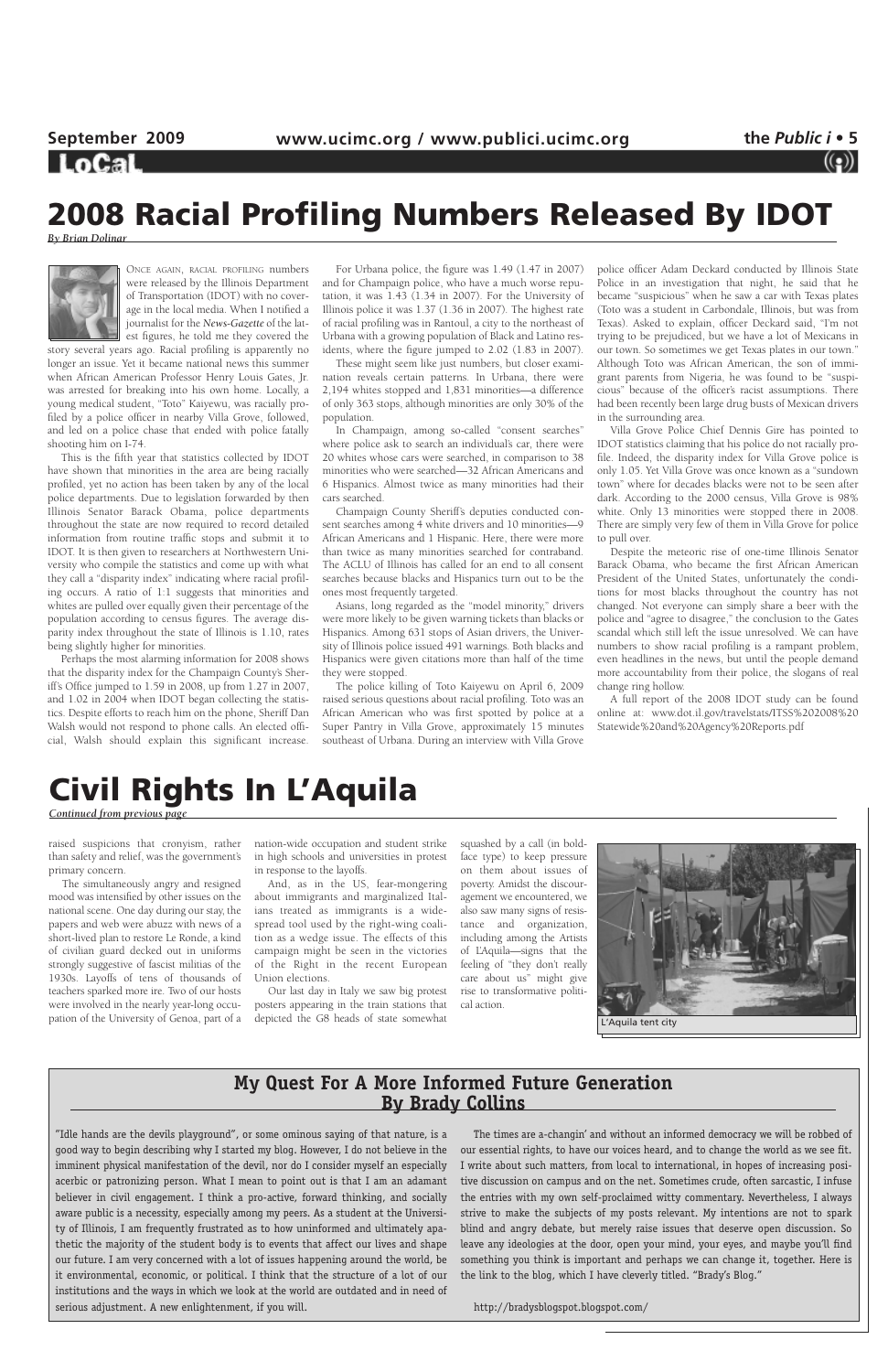## **Anti-Venezuela Spokespeople Misrepresent Reality Of Press Freedom In Venezuela**

*By Mark Weisbrot* 

*Update: It appears that the proposed media law referred to in* The Guardian *debate below is not going anywhere in the Venezuelan Congress; it is not clear that it was ever under serious consideration.*

DENIS MACSHANE ATTACKS the British left for defending Venezuelan President Hugo Chavez against an onslaught from the media, "New Cold Warriors," and right-wing demagogues throughout the world. His rhetorical trick is to tar the left with a new media law currently being debated in the Venezuelan Congress, which he says "would impose prison sentences of up to four years for journalists whose writings might divulge information against 'the stability of the institutions of the state.'"

Of course this is a bad law. There are a number of bad laws on the books in Venezuela, and in fact numerous countries in the region have "desacato" laws which make it a crime to insult the President. Do MacShane's targets—he mentions Ken Livingstone and Richard Gott support such laws? I would bet serious money that they do not. So his main line of attack is misleading if not downright dishonest.

MacShane also misrepresents the reality of press freedom in Venezuela. In fact, there is a much more oppositional media in Venezuela than in the United States, and a

much greater range of debate in the major media. This can be seen simply by looking at the most important media in both countries. In the U.S., for example, not even the most aggressive right-wing commentators such as Rush Limbaugh or Sean Hannity would present the idea that the President should be lynched. But Globovision, one of the largest-audience TV networks in Venezuela, had a show where a guest did just that.

This is not an isolated example in Venezuela. The media there routinely broadcasts reporting and commentary that would not be allowed under FCC rules here. And the vast majority of the media in Venezuela is still controlled by the right-wing opposition. This fact was buried in a footnote in Human Rights Watch's highly prejudiced and misleading 230 page report on Venezuela. The footnote acknowledged that RCTV, which lost its broadcast license for a long list of offenses that would have landed its owners in jail in the United States, still has a cable audience that is bigger than all of the Venezuelan state television combined.

If the United States had a media like Venezuela's, President Obama could never have been elected. That's because the majority of Americans would have believed, as those beholden to some right-wing sources do, that he is a Muslim who was not born in the United States. Think of *Fox News* and the *Washington Times* as the vast majority of the U.S. media—that is the reality in Venezuela, only the media is more political and less accurate than our biggest right-wing outlets.

What happens when our major media threatens to step over the line and become a political actor? They almost never do it, but two weeks before the 2004 U.S. Presidential election, the Sinclair Broadcast Group of Maryland, which owns the largest chain of TV stations in the U.S., decided to broadcast a film that accused candidate John Kerry of betraying U.S. prisoners in Vietnam.

Nineteen Democratic senators sent a letter to the US FCC calling for an investigation, and some made public statements that Sinclair's broadcast license could be in jeopardy if it carried through with its plans. Sinclair backed down and did not broadcast the film.

The Venezuelan media is not so restricted as in the U.S. Of course that does not justify this new proposed law, which is terrible. But neither does it justify the widespread misrepresentation of the reality of press freedom in Venezuela. (Even if this new law were to pass, it would have little or no effect, since it would not be enforced and would probably be ruled unconstitutional by the country's Supreme Court.) Venezuela is not Colombia, where journalists have to flee the country in fear of their lives when the President denounces them.

MacShane is taking advantage of the fact that after 10 years of media misrepresentation with no significant countervailing force, anyone can say anything about Venezuela and Chavez and it will not be challenged. A group of Latin America scholars recently bought a full-page ad in the Colombia Journalism Review to call attention to outright fabrications by the *Associated Press.*

My congratulations to the British left for not caving to this crude McCarthyism. We need more courage like that in the world.

*This column was published by* The Guardian Unlimited *on August 4, 2009.* 

such as Revolutionary Association of the Women of Afghanistan (RAWA) and Afghan Women's Mission (AWM) provide an antidote to this ruse. Sonali Kolhatkar, codirector of AWM, and Mariam Rawi, of RAWA, have cowritten a critique of the assertion that "the Feminist Majority Foundation has lent its good name—and the good name of feminism in general—to advocate for further troop escalation and war." This important argument is available on AWM's website, where one can also view the Women of Afghanistan section of Rethink Afghanistan from Robert Greenwald's Brave New Films.

Despite the complexities and agonies of this area, citizens of the US need to confront the reality of our role in the region. The legacy of past years of real-politick need to be acknowledged; Bin Laden and Hekmatyar were our CIA's assets, for instance. The latter was known for throwing acid in women's faces whilst he was receiving more of our "covert" funds than any other of our Mujahidin. Non-military strategies, as outlined by Rubin, Rashid, and beyond, need to be tried and persistence in the effort must prevail.

#### **SOME DOMESTIC REASSESSMENTS**

As the best and brightest were reviewing the southwest Asian situation after the election, a Rand report further deemphasized the utility of military escalation. The centrist Council on Foreign Relations published Barnett Rubin and Ahmed Rashid's article from Great Game to Grand Bargain which begins, "The Great Game is no fun anymore." and is synopsized thusly, "The crisis in Afghanistan and Pakistan is beyond the point where more troops will help. U.S. strategy must be to seek a compromise with insurgents while addressing regional rivalries and insecurities." Apparently these counsels were to no real effect. Despite Gen. McCrystal protestations to the contrary, his emphasis and specialty is military, overt or covert, rather than a clear and hold or hearts and minds strategy.

Rubin, of NYU, who is widely assessed as one of the most informed Afghanistan scholars, and Rashid, a Pakistani journalist who knows where the bodies are buried and is the author of Taliban and Descent into Chaos (no

peacenik, he was calling for ouster of the Taliban by outside powers prior to 9/11) advocate a grand bargain between regional actors that would deal with their many concerns. This would probably begin with India and Pakistan as the most likely belligerents, but would necessarily include concerns of China, Iran and Russia, as well as the former Soviet central Asian states. Internally, they and others support a strategy that would split various tribal elements, including those who currently throw their lot in with Taliban forces, from any al-Queda and more extreme Taliban factions. Steady assured funding for development efforts is advocated; this would go a long way to supplanting the alienation from the corrupt ineffectual central government.

Whilst this perhaps sounds utopian, compare this strategy to the military course with its attendant civilian casualties and other intrinsic problems. Jonathan Hafetz of the ACLU asserts that the military's incarceration practices are second to "collateral damage" in provoking opposition to continued US-Nato presence.

## **Af-Pak Escalation NOT The Change We Need**

*Continued from page 4*

#### **Let's Rise Against the War Crimes of US and Its Fundamentalist Lackeys!**

*RAWA Statement on Massacre of over 150 civilians in Bala Baluk of*

*Farah Province by the U.S. RAWA, May 7, 2009:*

"As the US occupiers continue killing our innocent and sorrowed people without regret, this time they committed yet another horrible crime in Bala Baluk village of Farah Province. On 5th May 2009, the US airstrikes targeted people's homes, killing more than 150, mostly women and children. This is another war crime but Pentagon shamelessly includes Taliban as the perpetrators too and announces the civilian deaths being only 12!

The so-called 'new' strategy of Obama's administration and the surge of troops in Afghanistan have already dragged our ill-fated people in the danger zone and his 100-day old government proved itself as much more war-mongering than Bush and his only gifts to our people is hiking killings and ever-horrifying oppression. This administration is bombarding our country and tearing our women and children into pieces and from the other side, is lending a friendly hand towards the terrorist Gulbuddinis and Taliban—the dirty, bloody enemies of our people—and holding secret negotiations and talks with such brutal groups. […]

The only way our people can escape the occupant forces and their obedient servants is to rise against them under the slogans of: 'Neither the occupiers! Nor the bestial Taliban and the criminal Northern Alliance; long live a free and democratic Afghanistan!'"

### **Unit One Guest-in Residence Brian Tokar September 27–October 1**

Brian Tokar is acclaimed as a passionate advocate of

grassroots action for global justice and an ecological future. He has been an activist, author and a prominent voice on environmental issues since the 1970s.

He is the author of *The Green Alternative* and *Earth for Sale,* edited two books on the politics of biotechnology, *Redesigning Life?* and *Gene Traders,* and coedited the forthcoming collection, *Crisis in Food and Agriculture: Conflict, Resistance and Renewal.* Tokar's articles on environmental issues, emerging ecological movements, global warming, and genetic engineering appear regularly in *Z Magazine, Synthesis/Regeneration, Toward Freedom, Counterpunch.org* and many other publications and websites.

Tokar holds concurrent degrees from MIT in biology and physics, and a Masters degree in biophysics from Harvard University. He is the Director of Vermont's Institute for Social Ecology. He has lectured throughout the U.S., as well as internationally, on ecological issues and movements.

\*The guests of this program live in Allen Hall and, in cooperation with students and staff, attempt to elicit an understanding for the necessity of creative thinking in society. All events are open to the public.